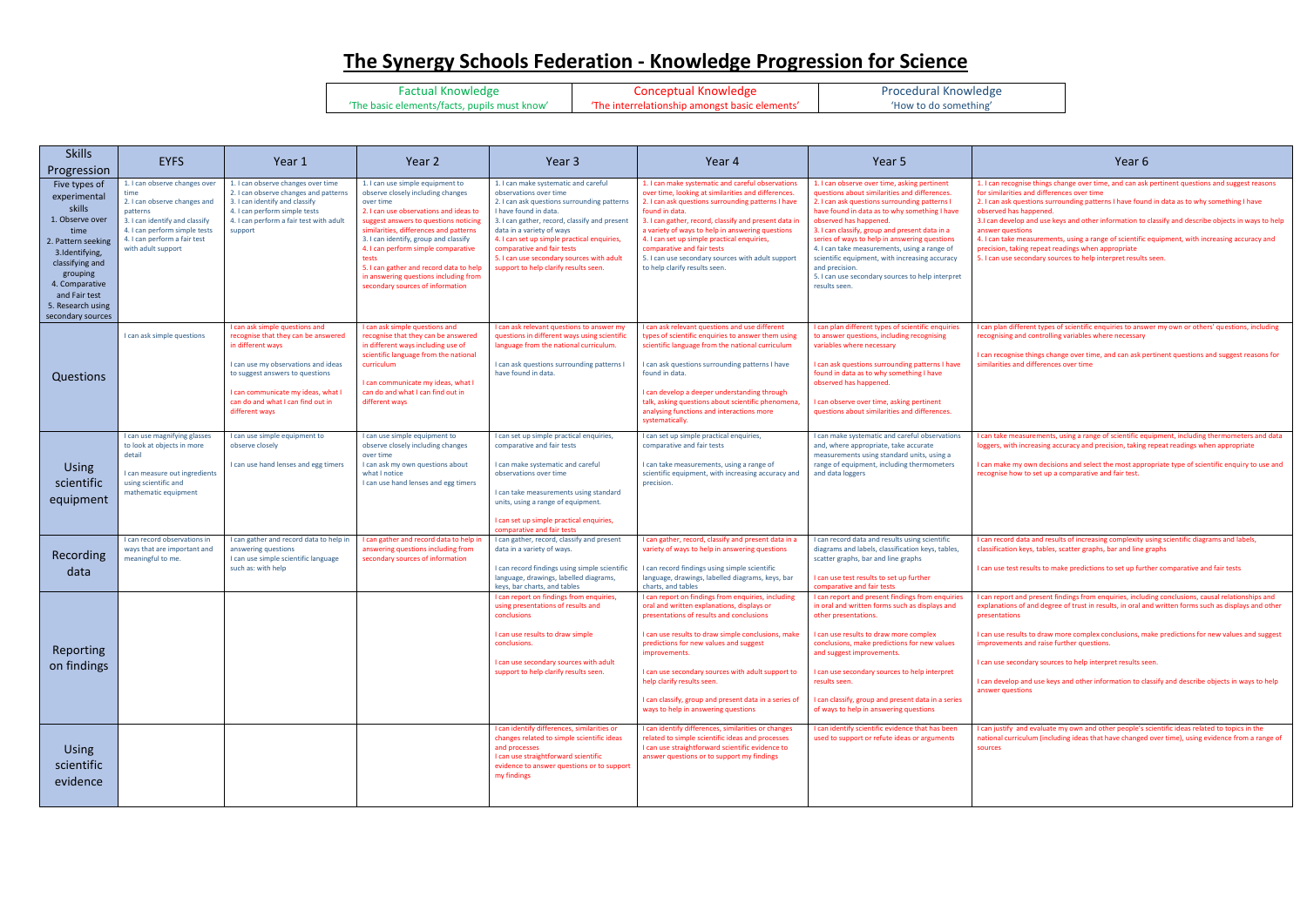| <b>Factual Knowledge</b>                     | <b>Conceptual Knowledge</b>                    | <b>Procedural Knowledg</b> |  |
|----------------------------------------------|------------------------------------------------|----------------------------|--|
| 'The basic elements/facts, pupils must know' | 'The interrelationship amongst basic elements' | 'How to do something'      |  |



| Knowledge<br>Progression    | <b>EYFS</b>                                                                                                                                                                                                                                                                                                                                                                                                                                                                                                                                                                                                                                                                                                                                                                                                                                                                                                                                      | Year 1                                                                                                                                                                                                                                                                                                                                                                                                                                                                                                                                                                                                                                                                                                                                                                                                                                                                                                                                                                                                                                                                                                                                                                                                                                                                              | Year 2                                                                                                                                                                                                                                                                                                                                                                                                                                                                                                                                                                                                                                                                                                                                                                                                                                                                                                                                                                                                            | Year 3                                                                                                                                                                                                                                                                                                                              | Year 4                                                                                                                                                                                                                                                                                                                      | Year 5                                                                                                                                                                                                                                                                                                                                                                                                                                                                                                                                                                                                                                                                                                                                                                                                                                                                                                                                                                                                                                                                                                   | Year 6                                                                                                                                                                                                                                                                                                                                                                                               |
|-----------------------------|--------------------------------------------------------------------------------------------------------------------------------------------------------------------------------------------------------------------------------------------------------------------------------------------------------------------------------------------------------------------------------------------------------------------------------------------------------------------------------------------------------------------------------------------------------------------------------------------------------------------------------------------------------------------------------------------------------------------------------------------------------------------------------------------------------------------------------------------------------------------------------------------------------------------------------------------------|-------------------------------------------------------------------------------------------------------------------------------------------------------------------------------------------------------------------------------------------------------------------------------------------------------------------------------------------------------------------------------------------------------------------------------------------------------------------------------------------------------------------------------------------------------------------------------------------------------------------------------------------------------------------------------------------------------------------------------------------------------------------------------------------------------------------------------------------------------------------------------------------------------------------------------------------------------------------------------------------------------------------------------------------------------------------------------------------------------------------------------------------------------------------------------------------------------------------------------------------------------------------------------------|-------------------------------------------------------------------------------------------------------------------------------------------------------------------------------------------------------------------------------------------------------------------------------------------------------------------------------------------------------------------------------------------------------------------------------------------------------------------------------------------------------------------------------------------------------------------------------------------------------------------------------------------------------------------------------------------------------------------------------------------------------------------------------------------------------------------------------------------------------------------------------------------------------------------------------------------------------------------------------------------------------------------|-------------------------------------------------------------------------------------------------------------------------------------------------------------------------------------------------------------------------------------------------------------------------------------------------------------------------------------|-----------------------------------------------------------------------------------------------------------------------------------------------------------------------------------------------------------------------------------------------------------------------------------------------------------------------------|----------------------------------------------------------------------------------------------------------------------------------------------------------------------------------------------------------------------------------------------------------------------------------------------------------------------------------------------------------------------------------------------------------------------------------------------------------------------------------------------------------------------------------------------------------------------------------------------------------------------------------------------------------------------------------------------------------------------------------------------------------------------------------------------------------------------------------------------------------------------------------------------------------------------------------------------------------------------------------------------------------------------------------------------------------------------------------------------------------|------------------------------------------------------------------------------------------------------------------------------------------------------------------------------------------------------------------------------------------------------------------------------------------------------------------------------------------------------------------------------------------------------|
| Animals including<br>humans | I know that different animals have<br>different body parts (some have<br>no legs, some have lots)<br>I know that different animals like<br>different foods and live in<br>difference places<br>I know that some animals are big<br>and some animals are small<br>I know that butterflies do not start<br>out looking like butterflies<br>(undergo metamorphosis)<br>I know how to talk about different<br>places an animals might live<br>I know that some animals<br>hibernate<br>I know that some animals are<br>adapted to live under the sea and<br>that humans are adapted to live<br>on land<br>I know that if I wash my hands<br>then that will kill off germs<br>I know about the importance of a<br>healthy diet<br>I know I cannot eat unhealthy<br>foods like chips and pizza everyday<br>and I need a variety of food<br>I know about the importance of a<br>healthy exercise regime<br>I know that exercise is good for my<br>body. | I know how to describe and compare<br>observable features of animals from a<br>range of groups<br>I know how to group animals according to<br>what they eat<br>I know how to identify and name a variety<br>of common animals including fish,<br>amphibians, reptiles, mammals and birds<br>I know how to identify and name a variety<br>of common animals that are carnivores.<br>herbivores and omnivores<br>I know how to name and locate parts of<br>the human body, including those related<br>to the senses<br>I know how to describe and compare<br>observable features of animals from a<br>range of groups<br>I know how to describe and compare the<br>structure of a variety of common animals<br>(fish, amphibians, reptiles, birds and<br>mammals, including pets)<br>I know how to identify, name, draw and<br>label the basic parts of the human body<br>and say which part of the body is<br>associated with each sense<br>I know how to take care of animals taken<br>from their habitat and understand the<br>need to return them safely to their homes<br>I know how to use the vocabulary and<br>identify: head, neck, arms, elbows, legs,<br>knees, face, ears, eyes, hair, mouth and<br>teeth<br>Vocab<br>Humans and animals: head, neck, arms, elbows, legs, | I know how to name and locate parts of the<br>human body, including those related to the<br>senses and describe them<br>I know how to describe the basic needs of<br>animals for survival and the main changes<br>as offspring from young animals, including<br>humans, grow into adults<br>I know how to group animals according to<br>what they eat, describe how animals get<br>their food from other animals and/or<br>plants, and use simple food chains to<br>describe these relationships<br>I know how to describe the importance for<br>humans of exercise, eating the right<br>amounts of different types of food, and<br>hygiene<br>I know how to describe the basic needs of<br>animals, including humans, for survival<br>(water, food and air)<br>Vocab:<br>egg, chick, chicken; egg, caterpillar, pupa, butterfly;<br>spawn, tadpole, frog; lamb, sheep<br>I know how to describe the importance for<br>humans of exercise, eating the right<br>amounts of different types of food, and<br>hygiene | I know how to identify that animals,<br>ncluding humans, need the right types<br>and amount of nutrition, and that they<br>cannot make their own food; they get<br>nutrition from what they eat<br>know how to identify that humans and<br>some other animals have skeletons and<br>muscles for support, protection and<br>movement | I know how to describe the simple<br>functions of the basic parts of the<br>digestive system in humans<br>I know how to identify the different<br>types of teeth in humans and their<br>simple functions<br>I know how to construct and interpret<br>a variety of food chains, identifying<br>producers, predators and prey | I know how to describe the changes as<br>humans develop to old age                                                                                                                                                                                                                                                                                                                                                                                                                                                                                                                                                                                                                                                                                                                                                                                                                                                                                                                                                                                                                                       | I know how to identify and name the<br>main parts of the human circulatory<br>system, and describe the functions of the<br>heart, blood vessels and blood<br>I know how to recognise the impact of<br>diet, exercise, drugs and lifestyle on the<br>way their bodies function<br>I know how to describe the ways in which<br>nutrients and water are transported<br>within animals, including humans |
| <b>Everyday Materials</b>   | I know that objects are made from<br>different materials<br>I know about similarities and<br>differences in relation to places,<br>objects, materials and living things<br>I know about the features of my<br>immediate environment and how<br>environments might vary from one<br>another<br>I know how to make observations<br>of animals and plants and explain<br>why some things occur, and talk<br>about changes                                                                                                                                                                                                                                                                                                                                                                                                                                                                                                                           | knees, face, ears, eyes, hair, mouth and teeth<br>I know how to distinguish objects from<br>materials, describe their properties,<br>identify and group everyday materials<br>I know how to distinguish between an<br>object and the material from which it is<br>made<br>I know how to identify and name a variety<br>of everyday materials, including wood,<br>plastic, glass, metal, water, and rock<br>I know how to describe the simple<br>physical properties of a variety of<br>everyday materials<br>I know how to compare and group<br>together a variety of everyday materials<br>on the basis of their simple physical<br>properties<br>Vocab<br>Materials: hard/soft; stretchy/stiff; shiny/dull;<br>rough/smooth; bendy/not bendy; waterproof/not<br>waterproof; absorbent/not absorbent;<br>opaque/transparent. brick, paper, fabrics, elastic, foil.                                                                                                                                                                                                                                                                                                                                                                                                                 | I know how to distinguish objects from<br>materials, describe their properties, identify<br>and group everyday materials and compare<br>their suitability for different uses<br>I know how to identify and compare the<br>suitability of a variety of everyday<br>materials, including wood, metal, plastic,<br>glass, brick, rock, paper and cardboard for<br>particular uses<br>I know how to describe how the shapes of<br>solid objects made from some materials<br>can be changed by squashing, bending,<br>twisting and stretching                                                                                                                                                                                                                                                                                                                                                                                                                                                                          |                                                                                                                                                                                                                                                                                                                                     |                                                                                                                                                                                                                                                                                                                             | I know how to compare and group together<br>everyday materials on the basis of their<br>properties, including their hardness,<br>solubility, transparency, conductivity<br>(electrical and thermal), and response to<br>magnets<br>I know how to recognise that some<br>materials will dissolve in liquid to form a<br>solution, and describe how to recover a<br>substance from a solution<br>I know how to use knowledge of solids,<br>liquids and gases to decide how mixtures<br>might be separated, including through<br>filtering, sieving and evaporating<br>I know how to give reasons, based on<br>evidence from comparative and fair tests,<br>for the particular uses of everyday materials,<br>including metals, wood and plastic<br>I know how to demonstrate that dissolving,<br>mixing and changes of state are reversible<br>changes<br>I know how to explain that some changes<br>result in the formation of new materials, and<br>that this kind of change is not usually<br>reversible, including changes associated<br>with burning and the action of acid on<br>bicarbonate of soda |                                                                                                                                                                                                                                                                                                                                                                                                      |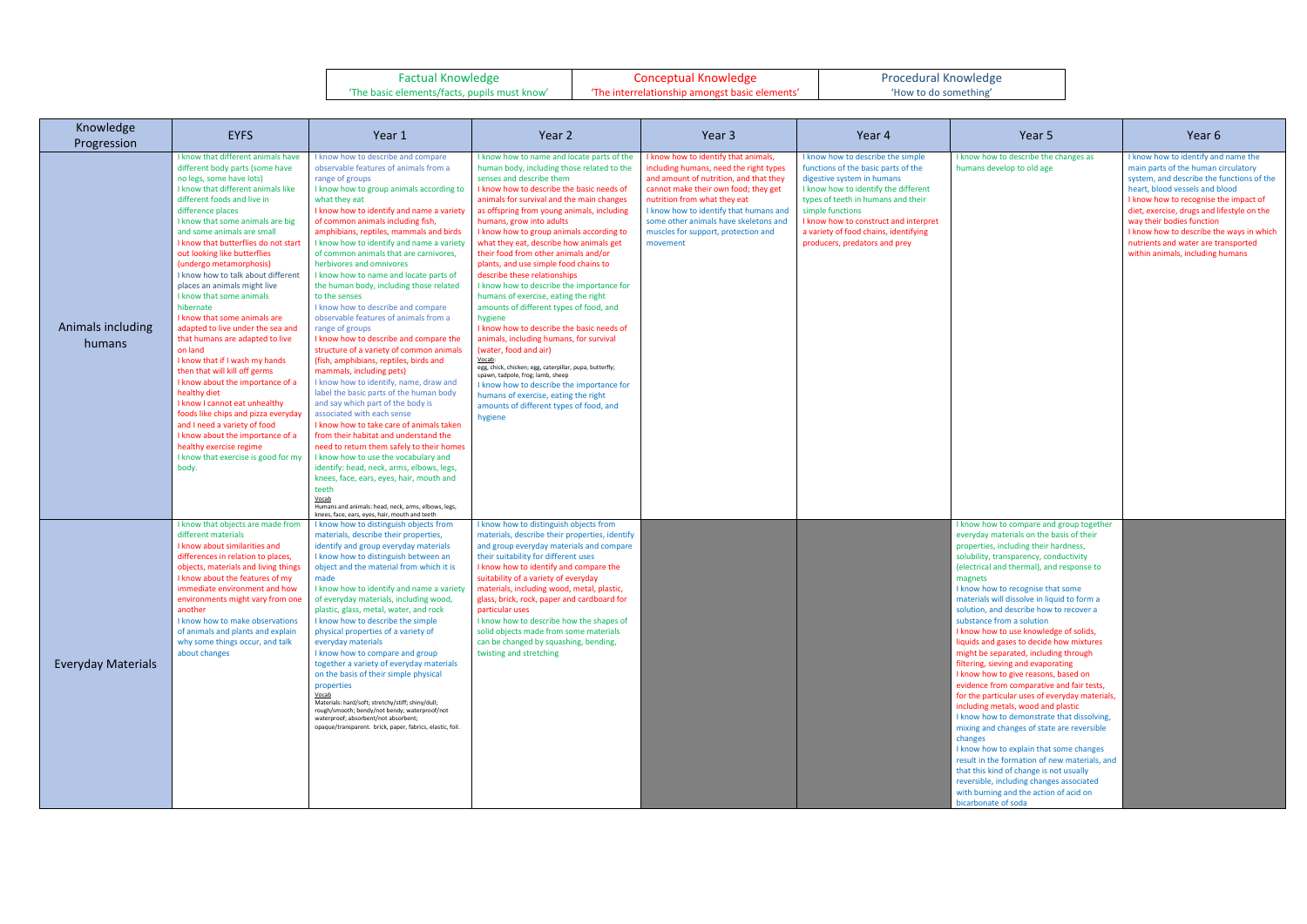| I know how to recognise that light<br>appears to travel in straight lines<br>I know how to use the idea that light<br>travels in straight lines to explain that<br>objects are seen because they give out or<br>reflect light into the eye<br>I know how to explain that we see things<br>because light travels from light sources to<br>our eyes or from light sources to objects<br>and then to our eyes<br>I know how to use the idea that light<br>travels in straight lines to explain why<br>shadows have the same shape as the<br>objects that cast them |
|-----------------------------------------------------------------------------------------------------------------------------------------------------------------------------------------------------------------------------------------------------------------------------------------------------------------------------------------------------------------------------------------------------------------------------------------------------------------------------------------------------------------------------------------------------------------|
|                                                                                                                                                                                                                                                                                                                                                                                                                                                                                                                                                                 |
| I know how to associate the brightness of<br>a lamp or the volume of a buzzer with the<br>number and voltage of cells used in the<br>circuit<br>I know how to compare and give reasons<br>for variations in how components<br>function, including the brightness of<br>bulbs, the loudness of buzzers and the<br>on/off position of switches<br>I know how to use recognised symbols<br>when representing a simple circuit in a<br>diagram                                                                                                                      |
|                                                                                                                                                                                                                                                                                                                                                                                                                                                                                                                                                                 |
|                                                                                                                                                                                                                                                                                                                                                                                                                                                                                                                                                                 |

| Light            |                                                                                                                                                                                                                                                            |                                                                                                                                                                                                                                                                                                                                                                                                                                                                                             |                                                                                                                                                                                                                                                                                                                                                                                                                                                                                                 | I know how to recognise that he/she<br>needs light in order to see things and<br>that dark is the absence of light<br>I know how to notice that light is<br>reflected from surfaces<br>I know how to recognise that light from<br>the sun can be dangerous and that<br>there are ways to protect eyes<br>I know how to find patterns in the way<br>that the size of shadows change<br>I know that it is not safe to look directly<br>at the sun, even when wearing dark<br>glasses                                                                                             |                                                                                                                                                                                                                                                                                                                                                                                                                                                                                                                                                                                                                                                                                              |
|------------------|------------------------------------------------------------------------------------------------------------------------------------------------------------------------------------------------------------------------------------------------------------|---------------------------------------------------------------------------------------------------------------------------------------------------------------------------------------------------------------------------------------------------------------------------------------------------------------------------------------------------------------------------------------------------------------------------------------------------------------------------------------------|-------------------------------------------------------------------------------------------------------------------------------------------------------------------------------------------------------------------------------------------------------------------------------------------------------------------------------------------------------------------------------------------------------------------------------------------------------------------------------------------------|--------------------------------------------------------------------------------------------------------------------------------------------------------------------------------------------------------------------------------------------------------------------------------------------------------------------------------------------------------------------------------------------------------------------------------------------------------------------------------------------------------------------------------------------------------------------------------|----------------------------------------------------------------------------------------------------------------------------------------------------------------------------------------------------------------------------------------------------------------------------------------------------------------------------------------------------------------------------------------------------------------------------------------------------------------------------------------------------------------------------------------------------------------------------------------------------------------------------------------------------------------------------------------------|
| <b>Magnets</b>   | I know that magnets are 'sticky'<br>without being sticky.<br>I know magnets stick to certain<br>materials (metals)<br>I know how to find an object which<br>a magnet will stick to                                                                         |                                                                                                                                                                                                                                                                                                                                                                                                                                                                                             |                                                                                                                                                                                                                                                                                                                                                                                                                                                                                                 | I know how to compare how things<br>move on different surfaces<br>I know how to notice that some forces<br>need contact between two objects, but<br>magnetic forces can act at a distance<br>I know how to compare and group<br>together a variety of everyday materials<br>on the basis of whether they are<br>attracted to a magnet, and identify<br>some magnetic materials<br>I know how to describe magnets as<br>having two poles                                                                                                                                        |                                                                                                                                                                                                                                                                                                                                                                                                                                                                                                                                                                                                                                                                                              |
| Electricity      |                                                                                                                                                                                                                                                            |                                                                                                                                                                                                                                                                                                                                                                                                                                                                                             |                                                                                                                                                                                                                                                                                                                                                                                                                                                                                                 |                                                                                                                                                                                                                                                                                                                                                                                                                                                                                                                                                                                | I know how to identify common<br>appliances that run on electricity<br>I know how to construct a simple series<br>electrical circuit, identifying and<br>naming its basic parts, including cells,<br>wires, bulbs, switches and buzzers<br>Identify whether or not a lamp will light<br>in a simple series circuit, based on<br>whether or not the lamp is part of a<br>complete loop with a battery<br>I know how to recognise that a switch<br>opens and closes a circuit and associate<br>this with whether or not a lamp lights<br>in a simple series circuit<br>I know how to recognise some<br>common conductors and insulators,<br>and associate metals with being good<br>conductors |
| Seasonal changes | I know how to identify that it is<br>Autumn, Winter, Summer and<br><b>Spring</b><br>I know how to identify seasonal<br>colours<br>I know that lots of new life begins<br>in the Springtime<br>I know how to choose appropriate<br>clothing for the seasons | I know how to observe and describe<br>changes across the four seasons<br>I know how to observe and describe<br>weather associated with the seasons and<br>how day length varies<br>I know that it is not safe to look directly at<br>the sun, even when wearing dark glasses                                                                                                                                                                                                                |                                                                                                                                                                                                                                                                                                                                                                                                                                                                                                 |                                                                                                                                                                                                                                                                                                                                                                                                                                                                                                                                                                                |                                                                                                                                                                                                                                                                                                                                                                                                                                                                                                                                                                                                                                                                                              |
| Plants           | I know that plants need sun to<br>grow<br>I know that plants need water to<br>grow<br>I know that most plants need soil<br>and nutrients to grow<br>I know some plants grow from<br>seeds                                                                  | I know how to identify and name a variety<br>of common wild and garden plants,<br>including deciduous and evergreen trees<br>I know how to identify and describe the<br>basic structure of a variety of common<br>flowering plants, including trees<br>I know how to identify and name a variety<br>of common wild and garden plants,<br>including deciduous and evergreen trees<br>Vocab<br>Plants: leaves, flowers (blossom), petals, fruit, roots,<br>bulb, seed, trunk, branches, stem. | I know how to describe the basic needs of<br>plants for survival and the impact of<br>changing these and the main changes as<br>seeds and bulbs grow into mature plants<br>I know how to observe and describe how<br>seeds and bulbs grow into mature plants<br>I know how to find out and describe how<br>plants need water, light and a suitable<br>temperature to grow and stay healthy<br>Vocab:<br>bulbs. germination, reproduction (questions that<br>recognise growth), growth, survival | I know how to identify and describe the<br>functions of different parts of flowering<br>plants: roots, stem/trunk, leaves and<br>flowers<br>I know how to explore the requirements<br>of plants for life and growth (air, light,<br>water, nutrients from soil, and room to<br>grow) and how they vary from plant to<br>plant<br>I know how to investigate the way in<br>which water is transported within plants<br>I know how to explore the part that<br>flowers play in the life cycle of flowering<br>plants, including pollination, seed<br>formation and seed dispersal |                                                                                                                                                                                                                                                                                                                                                                                                                                                                                                                                                                                                                                                                                              |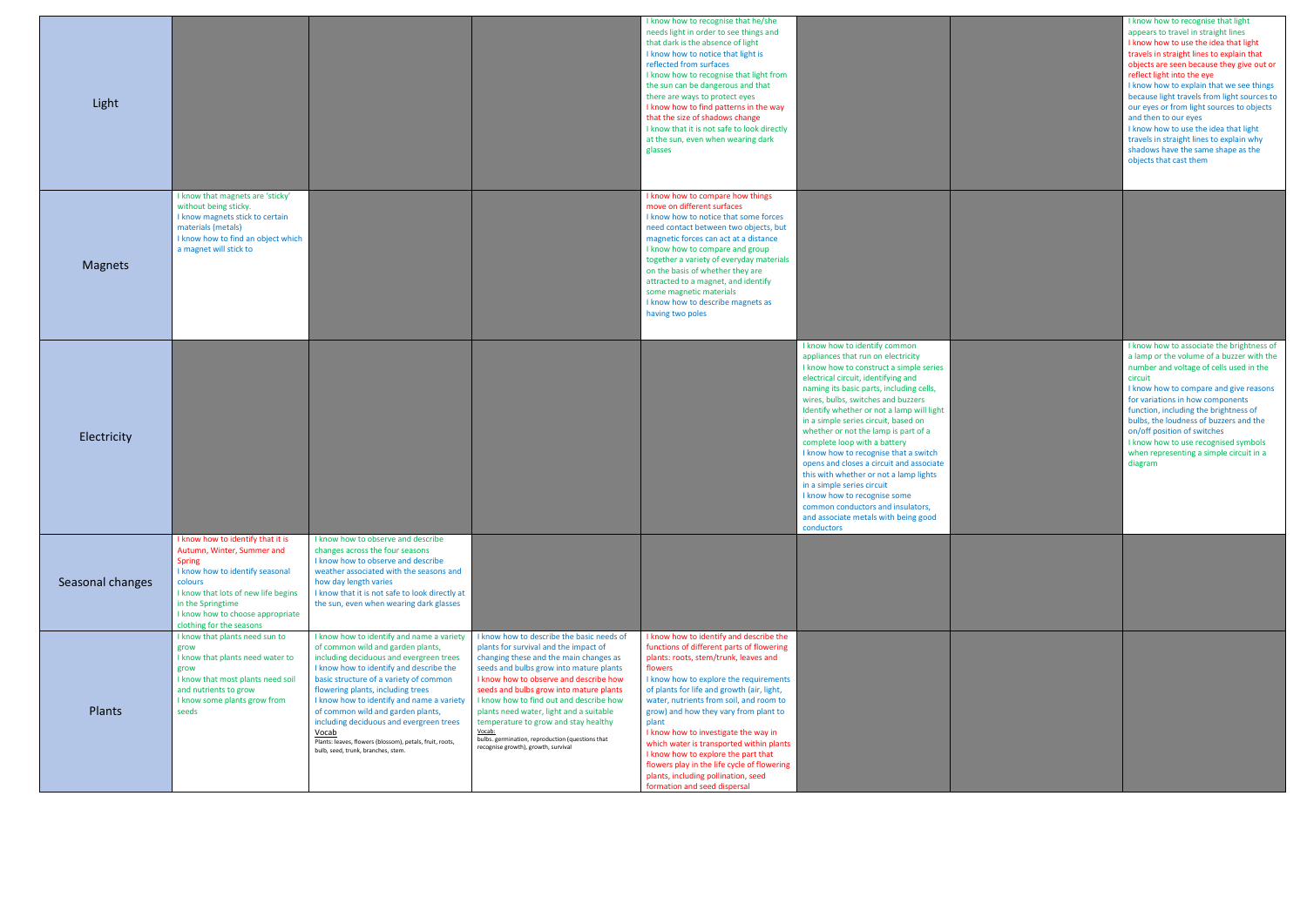| Living things and their<br>habitats | I know about similarities and<br>differences in relation to living<br>things and their habitats<br>I know how to talk about the<br>features of my own immediate<br>environment and how<br>environments might vary from one<br>another<br>I know how to make observations<br>of animals and plants and explain<br>why some things occur, and talk<br>about changes. | I know how to identify whether things are<br>alive, dead or have never lived<br>I know how to explore and compare the<br>differences between things that are living,<br>dead, and things that have never been alive<br>I know how to name different plants and<br>animals and describe how they are suited<br>to different habitats<br>I know how to identify that most living<br>things live in habitats to which they are<br>suited and describe how different habitats<br>provide for the basic needs of different<br>kinds of animals and plants, and how they<br>depend on each other<br>I know how to identify and name a variety<br>of plants and animals in their habitats,<br>including micro-habitats<br>I know how to describe how animals obtain<br>their food from plants and other animals,<br>using the idea of a simple food chain, and<br>identify and name different sources of food<br>Vocab:<br>Habitat: A natural environment or home of a variety of<br>plants and animals<br>Micro-habitat: A very small habitat, for example for<br>woodlice under stones, logs or leaf litter |                                                                                                                                                                                                                                                                                                                                                                                                                                                                                                                                                                  | I know how to recognise that living<br>things can be grouped in a variety of<br>ways<br>I know how to explore and use<br>classification keys to help group,<br>identify and name a variety of living<br>things in their local and wider<br>environment<br>I know how to recognise that<br>environments can change and that this<br>can sometimes pose dangers and have<br>an impact on living things                                                                                                                                              | I know how to<br>the life cycles<br>an insect and<br>I know how to<br>reproduction                                                                                                            |
|-------------------------------------|--------------------------------------------------------------------------------------------------------------------------------------------------------------------------------------------------------------------------------------------------------------------------------------------------------------------------------------------------------------------|--------------------------------------------------------------------------------------------------------------------------------------------------------------------------------------------------------------------------------------------------------------------------------------------------------------------------------------------------------------------------------------------------------------------------------------------------------------------------------------------------------------------------------------------------------------------------------------------------------------------------------------------------------------------------------------------------------------------------------------------------------------------------------------------------------------------------------------------------------------------------------------------------------------------------------------------------------------------------------------------------------------------------------------------------------------------------------------------------------|------------------------------------------------------------------------------------------------------------------------------------------------------------------------------------------------------------------------------------------------------------------------------------------------------------------------------------------------------------------------------------------------------------------------------------------------------------------------------------------------------------------------------------------------------------------|---------------------------------------------------------------------------------------------------------------------------------------------------------------------------------------------------------------------------------------------------------------------------------------------------------------------------------------------------------------------------------------------------------------------------------------------------------------------------------------------------------------------------------------------------|-----------------------------------------------------------------------------------------------------------------------------------------------------------------------------------------------|
| Rocks                               |                                                                                                                                                                                                                                                                                                                                                                    |                                                                                                                                                                                                                                                                                                                                                                                                                                                                                                                                                                                                                                                                                                                                                                                                                                                                                                                                                                                                                                                                                                        | I know how to compare and group<br>together different kinds of rocks on the<br>basis of their appearance and simple<br>physical properties<br>I know how to describe in simple terms<br>how fossils are formed when things that<br>have lived are trapped within rock<br>I know how to recognise that soils are<br>made from rocks and organic matter.                                                                                                                                                                                                           |                                                                                                                                                                                                                                                                                                                                                                                                                                                                                                                                                   |                                                                                                                                                                                               |
| Forces                              |                                                                                                                                                                                                                                                                                                                                                                    |                                                                                                                                                                                                                                                                                                                                                                                                                                                                                                                                                                                                                                                                                                                                                                                                                                                                                                                                                                                                                                                                                                        | I know how to compare how things<br>move on different surfaces<br>I know how to notice that some forces<br>need contact between two objects, but<br>magnetic forces can act at a distance<br>I know how to compare and group<br>together a variety of everyday materials<br>on the basis of whether they are<br>attracted to a magnet, and identify<br>some magnetic materials<br>I know how to describe magnets as<br>having two poles<br>I know how to predict whether two<br>magnets will attract or repel each other,<br>depending on which poles are facing |                                                                                                                                                                                                                                                                                                                                                                                                                                                                                                                                                   | I know how to<br>objects fall to<br>force of gravi<br>and the falling<br>I know how to<br>resistance, wa<br>that act betw<br>I know how to<br>mechanisms,<br>gears, allow a<br>greater effect |
| Sound                               |                                                                                                                                                                                                                                                                                                                                                                    |                                                                                                                                                                                                                                                                                                                                                                                                                                                                                                                                                                                                                                                                                                                                                                                                                                                                                                                                                                                                                                                                                                        |                                                                                                                                                                                                                                                                                                                                                                                                                                                                                                                                                                  | I know how to identify how sounds are<br>made, associating some of them with<br>something vibrating<br>I know how to recognise that vibrations<br>from sounds travel through a medium<br>to the ear<br>I know how to find patterns between<br>the pitch of a sound and features of the<br>object that produced it<br>I know how to find patterns between<br>the volume of a sound and the strength<br>of the vibrations that produced it<br>I know how to recognise that sounds<br>get fainter as the distance from the<br>sound source increases |                                                                                                                                                                                               |
| States of matter                    |                                                                                                                                                                                                                                                                                                                                                                    |                                                                                                                                                                                                                                                                                                                                                                                                                                                                                                                                                                                                                                                                                                                                                                                                                                                                                                                                                                                                                                                                                                        |                                                                                                                                                                                                                                                                                                                                                                                                                                                                                                                                                                  | I know how to compare and group<br>materials together, according to<br>whether they are solids, liquids or<br>gases<br>I know how to observe that some<br>materials change state when they are<br>heated or cooled, and measure or<br>research the temperature at which this<br>happens in degrees Celsius (°C)<br>I know how to identify the part played<br>by evaporation and condensation in<br>the water cycle and associate the rate<br>of evaporation with temperature                                                                      |                                                                                                                                                                                               |

| I know how to describe the differences in<br>the life cycles of a mammal, an amphibian,<br>an insect and a bird<br>I know how to describe the life process of<br>reproduction in some plants and animals                                                                                                                                                                                                                                    | I know how to describe how living things<br>are classified into broad groups according<br>to common observable characteristics<br>and based on similarities and differences,<br>including micro-organisms, plants and<br>animals<br>I know how to give reasons for classifying<br>plants and animals based on specific<br>characteristics |
|---------------------------------------------------------------------------------------------------------------------------------------------------------------------------------------------------------------------------------------------------------------------------------------------------------------------------------------------------------------------------------------------------------------------------------------------|-------------------------------------------------------------------------------------------------------------------------------------------------------------------------------------------------------------------------------------------------------------------------------------------------------------------------------------------|
|                                                                                                                                                                                                                                                                                                                                                                                                                                             |                                                                                                                                                                                                                                                                                                                                           |
| I know how to explain that unsupported<br>objects fall towards the Earth because of the<br>force of gravity acting between the Earth<br>and the falling object<br>I know how to identify the effects of air<br>resistance, water resistance and friction,<br>that act between moving surfaces<br>I know how to recognise that some<br>mechanisms, including levers, pulleys and<br>gears, allow a smaller force to have a<br>greater effect |                                                                                                                                                                                                                                                                                                                                           |